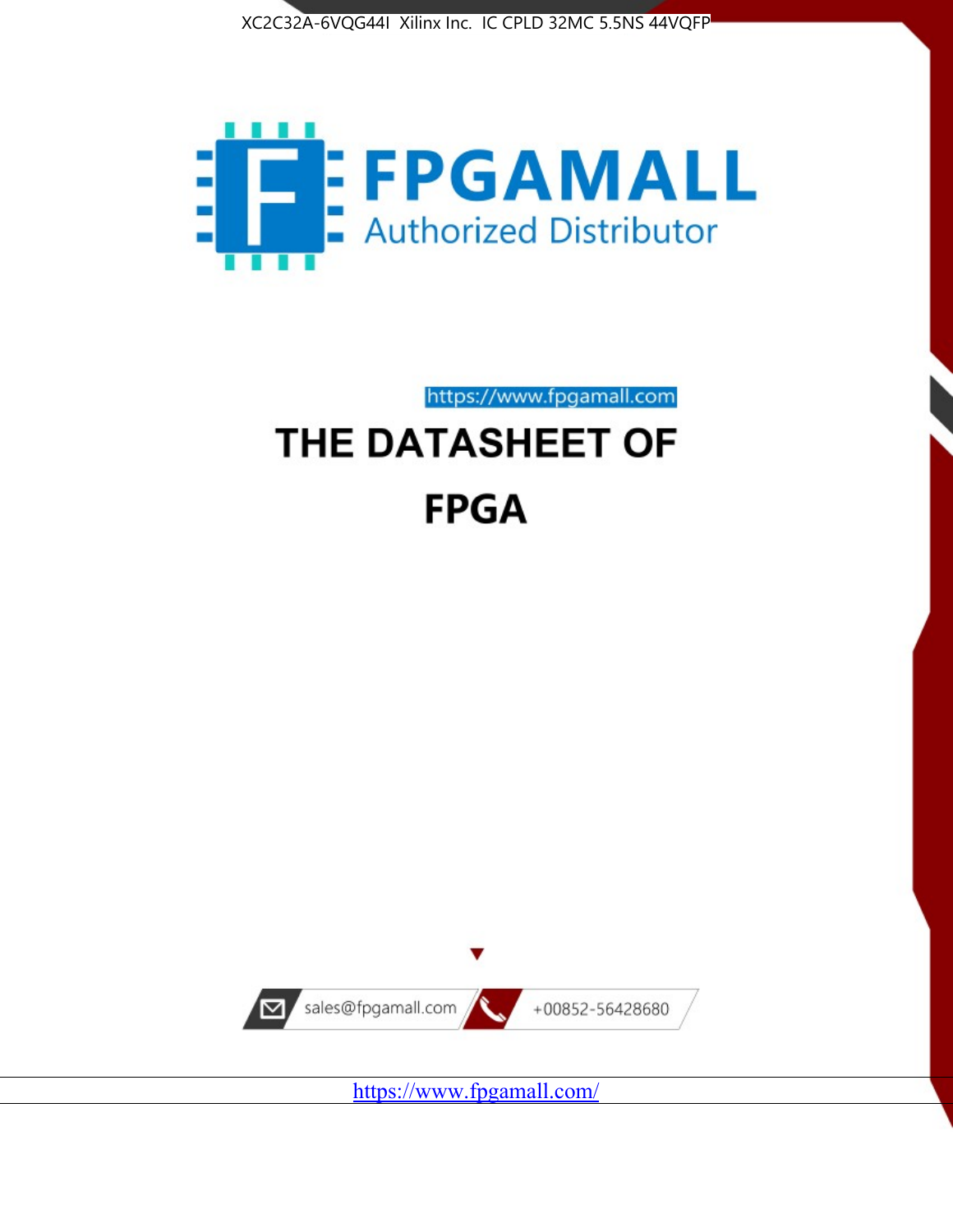

DS310 (v2.1) November 6, 2008 **DS310 (v2.1)** Product Specification

## **XC2C32A CoolRunner-II CPLD**

#### **Features**

- Optimized for 1.8V systems
	- As fast as 3.8 ns pin-to-pin logic delays
	- As low as 12 μA quiescent current
- Industry's best 0.18 micron CMOS CPLD
	- Optimized architecture for effective logic synthesis
	- Multi-voltage I/O operation: 1.5V through 3.3V
- Available in multiple package options
	- 32-land QFN with 21 user I/Os
	- 44-pin VQFP with 33 user I/Os
	- 56-ball CP BGA with 33 user I/Os
	- Pb-free available for all packages
- Advanced system features
	- Fastest in system programming
		- 1.8V ISP using IEEE 1532 (JTAG) interface
		- IEEE1149.1 JTAG Boundary Scan Test
	- Optional Schmitt-trigger input (per pin)
	- Two separate I/O banks
	- RealDigital 100% CMOS product term generation
	- Flexible clocking modes
	- Optional DualEDGE triggered registers
	- Global signal options with macrocell control
		- Multiple global clocks with phase selection per macrocell
		- Multiple global output enables
		- Global set/reset
	- Efficient control term clocks, output enables and set/resets for each macrocell and shared across function blocks
	- Advanced design security
	- Open-drain output option for Wired-OR and LED drive
	- Optional configurable grounds on unused I/Os
	- Optional bus-hold, 3-state, or weak pullup on selected I/O pins
	- Mixed I/O voltages compatible with 1.5V, 1.8V, 2.5V, and 3.3V logic levels
	- PLA architecture
		- Superior pinout retention
		- 100% product term routability across function block
	- Hot pluggable

Refer to the CoolRunner™-II family data sheet for the architecture description.

#### **Description**

The CoolRunner™-II 32-macrocell device is designed for both high performance and low power applications. This lends power savings to high-end communication equipment and high speed to battery operated devices. Due to the low power stand-by and dynamic operation, overall system reliability is improved.

This device consists of two Function Blocks interconnected by a low power Advanced Interconnect Matrix (AIM). The AIM feeds 40 true and complement inputs to each Function Block. The Function Blocks consist of a 40 by 56 P-term PLA and 16 macrocells which contain numerous configuration bits that allow for combinational or registered modes of operation.

Additionally, these registers can be globally reset or preset and configured as a D or T flip-flop or as a D latch. There are also multiple clock signals, both global and local product term types, configured on a per macrocell basis. Output pin configurations include slew rate limit, bus hold, pull-up, open drain, and programmable grounds. A Schmitt trigger input is available on a per input pin basis. In addition to storing macrocell output states, the macrocell registers can be configured as "direct input" registers to store signals directly from input pins.

Clocking is available on a global or Function Block basis. Three global clocks are available for all Function Blocks as a synchronous clock source. Macrocell registers can be individually configured to power up to the zero or one state. A global set/reset control line is also available to asynchronously set or reset selected registers during operation. Additional local clock, synchronous clock-enable, asynchronous set/reset, and output enable signals can be formed using product terms on a per-macrocell or per-Function Block basis.

The CoolRunner-II 32-macrocell CPLD is I/O compatible with standard LVTTL and LVCMOS18, LVCMOS25, and LVCMOS33 (see Table 1). This device is also 1.5V I/O compatible with the use of Schmitt-trigger inputs.

Another feature that eases voltage translation is I/O banking. Two I/O banks are available on the CoolRunner-II 32A macrocell device that permit easy interfacing to 3.3V, 2.5V, 1.8V, and 1.5V devices.

© 2004–2008 Xilinx, Inc. All Xilinx trademarks, registered trademarks, patents, and disclaimers are as listed at **<http://www.xilinx.com/legal.htm>**. All other trademarks and registered trademarks are the property of their respective owners. All specifications are subject to change without notice.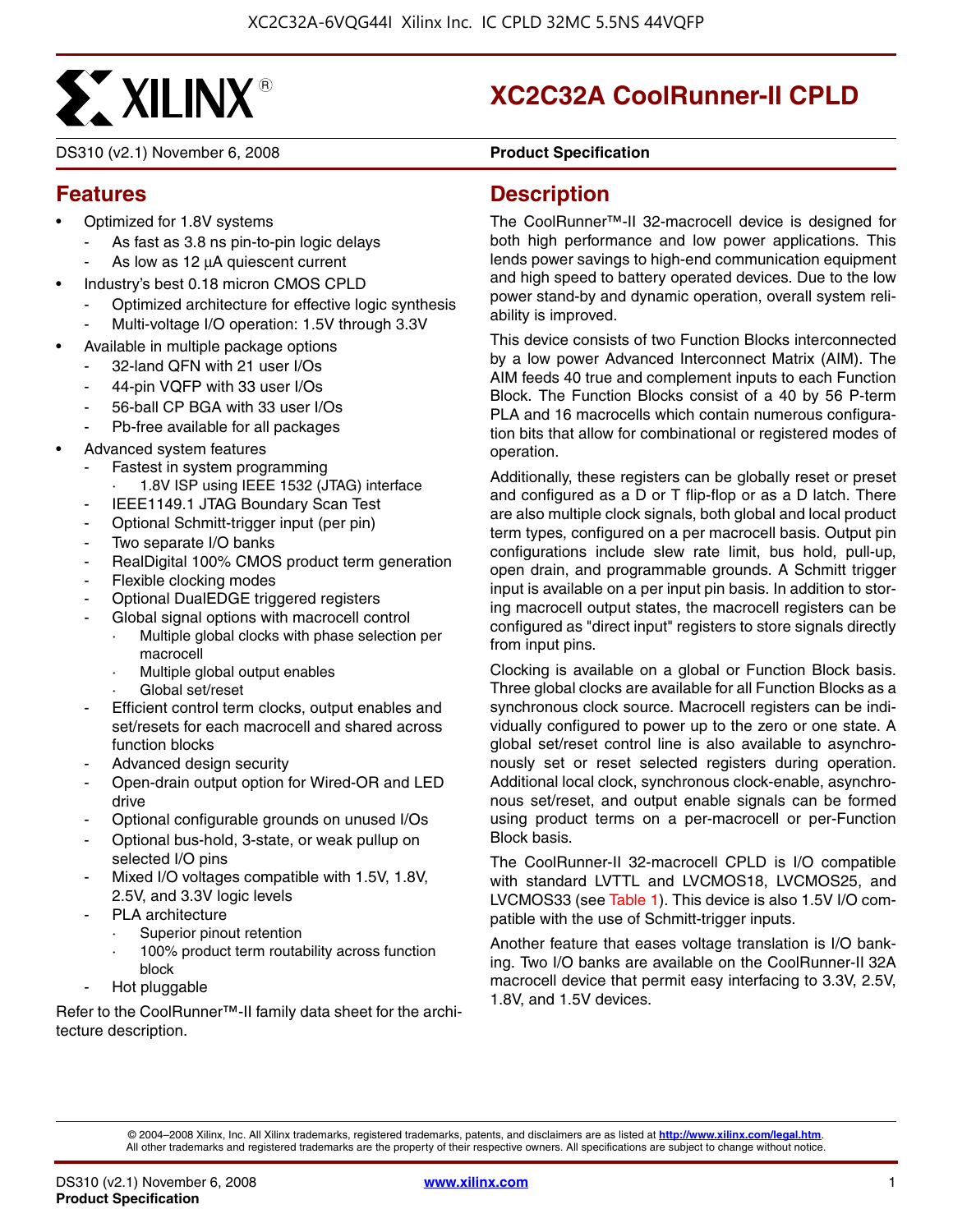#### **RealDigital Design Technology**

Xilinx® CoolRunner-II CPLDs are fabricated on a 0.18 micron process technology which is derived from leading edge FPGA product development. CoolRunner-II CPLDs employ RealDigital, a design technique that makes use of CMOS technology in both the fabrication and design methodology. RealDigital design technology employs a cascade of CMOS gates to implement sum of products instead of traditional sense amplifier methodology. Due to this technology, Xilinx CoolRunner-II CPLDs achieve both high performance and low power operation.

#### **Supported I/O Standards**

The CoolRunner-II CPLD 32 macrocell features both LVCMOS and LVTTL I/O implementations. See Table 1 for I/O standard voltages. The LVTTL I/O standard is a general purpose EIA/JEDEC standard for 3.3V applications that use an LVTTL input buffer and Push-Pull output buffer. The LVCMOS standard is used in 3.3V, 2.5V, and 1.8V applications. CoolRunner-II CPLDs are also 1.5V I/O compatible with the use of Schmitt-trigger inputs.

*Table 1:* **I/O Standards for XC2C32A**

| <b>IOSTANDARD</b><br><b>Attribute</b> | Output<br>V <sub>CCIO</sub> | Input<br>V <sub>CCIO</sub> | <b>Input</b><br>$V_{REF}$ | <b>Board</b><br><b>Termination</b><br>Voltage V <sub>T</sub> |
|---------------------------------------|-----------------------------|----------------------------|---------------------------|--------------------------------------------------------------|
| LVTTL                                 | 3.3                         | 3.3                        | N/A                       | N/A                                                          |
| LVCMOS33                              | 3.3                         | 3.3                        | N/A                       | N/A                                                          |
| LVCMOS25                              | $2.5\,$                     | 2.5                        | N/A                       | N/A                                                          |
| LVCMOS18                              | 1.8                         | 1.8                        | N/A                       | N/A                                                          |
| LVCMOS15 $(1)$                        | 1.5                         | 1.5                        | N/A                       | N/A                                                          |

1. LVCMOS15 requires Schmitt-trigger inputs.



*Figure 1:* **I<sub>CC</sub>** vs. Frequency

#### *Table 2:* **I<sub>CC</sub>** vs. Frequency (LVCMOS 1.8V T<sub>A</sub> = 25°C)<sup>(1)</sup>

|                              |       | <b>Frequency (MHz)</b> |     |      |      |                                  |      |      |      |      |      |
|------------------------------|-------|------------------------|-----|------|------|----------------------------------|------|------|------|------|------|
|                              |       | 25                     | 50  | 75   | 100  | 150                              | 175  | 200  | 225  | 250  | 300  |
| Typical I <sub>CC</sub> (mA) | 0.016 | 0.87                   | .75 | 2.61 | 3.44 | $\overline{\phantom{0}}$<br>5.16 | 5.99 | 6.81 | 7.63 | 8.36 | 9.93 |

#### **Notes:**

1. 16-bit up/down, resettable binary counter (one counter per function block).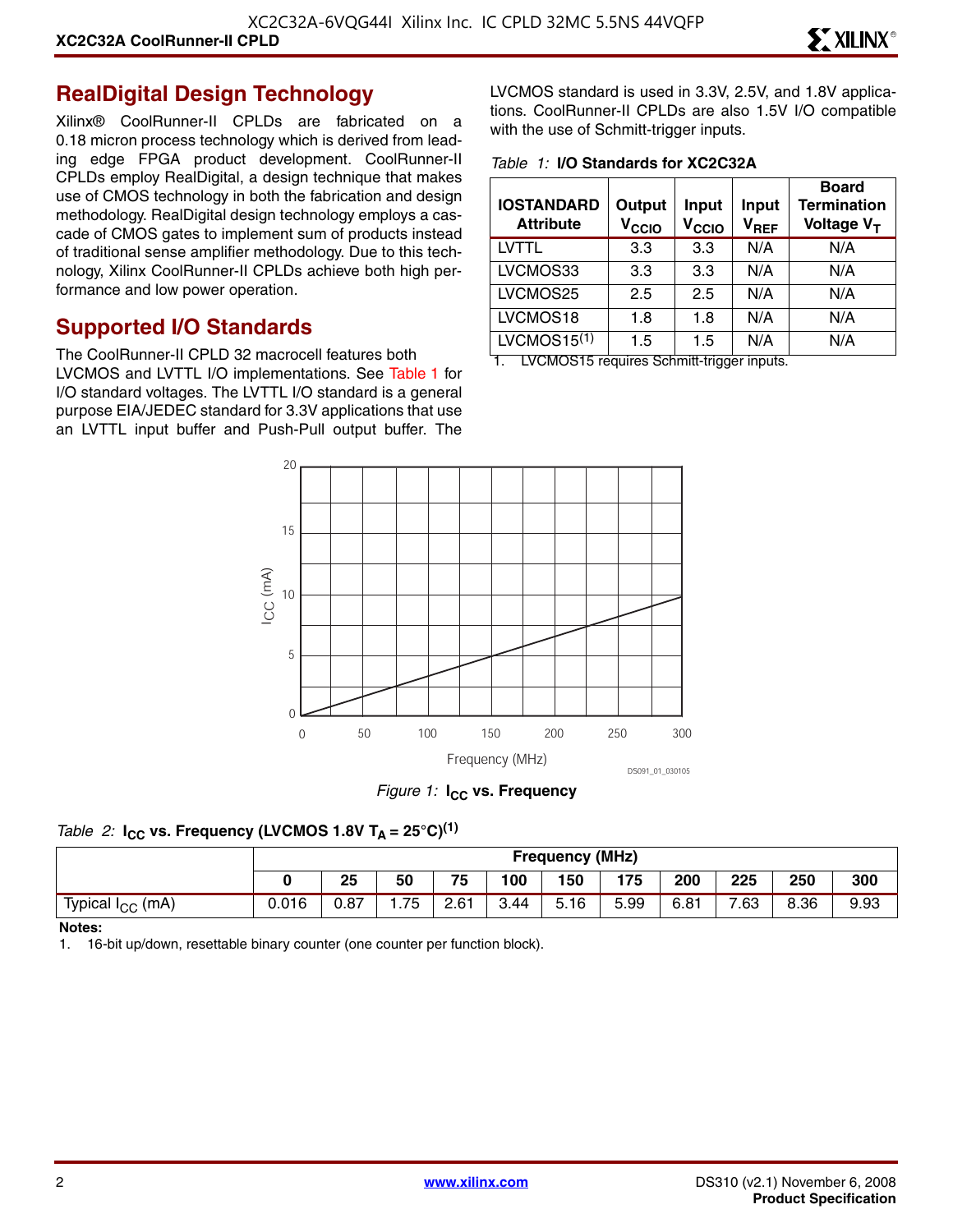#### **Absolute Maximum Ratings**

| Symbol                  | <b>Description</b>                | Value           | <b>Units</b> |
|-------------------------|-----------------------------------|-----------------|--------------|
| $V_{\rm CC}$            | Supply voltage relative to ground | $-0.5$ to 2.0   |              |
| V <sub>CCIO</sub>       | Supply voltage for output drivers | $-0.5$ to 4.0   |              |
| $V_{\text{JTAG}}^{(2)}$ | JTAG input voltage limits         | $-0.5$ to 4.0   |              |
| V <sub>CCAUX</sub>      | JTAG input supply voltage         | $-0.5$ to 4.0   | v            |
| $V_{\text{IN}}^{(1)}$   | Input voltage relative to ground  | $-0.5$ to 4.0   |              |
| $V_{TS}^{(1)}$          | Voltage applied to 3-state output | $-0.5$ to 4.0   |              |
| $T_{\text{STG}}^{(3)}$  | Storage Temperature (ambient)     | $-65$ to $+150$ | °C           |
| Т.,                     | Junction Temperature              | $+150$          | °C           |

**Notes:** 

1. Maximum DC undershoot below GND must be limited to either 0.5V or 10 mA, whichever is easiest to achieve. During transitions, the device pins might undershoot to –2.0V or overshoot to +4.5V, provided this overshoot or undershoot lasts less than 10 ns and with the forcing current being limited to 200 mA.

2. Valid over commercial temperature range.

3. For soldering guidelines and thermal considerations, see the [Device Packaging](http://www.xilinx.com/support/documentation/package_specifications.htm) information on the Xilinx website. For Pb free packages, see [XAPP427](http://www.xilinx.com/support/documentation/application_notes/xapp427.pdf).

#### **Recommended Operating Conditions**

| Symbol              | <b>Parameter</b>                                   |                                                   |     | Max | <b>Units</b> |
|---------------------|----------------------------------------------------|---------------------------------------------------|-----|-----|--------------|
| $V_{\rm CC}$        | Supply voltage for internal logic                  | Commercial $T_A = 0$ °C to +70°C                  | 1.7 | 1.9 | v            |
|                     | and input buffers                                  | Industrial $T_A = -40^{\circ}C$ to $+85^{\circ}C$ | 1.7 | 1.9 | v            |
| V <sub>CCIO</sub>   | Supply voltage for output drivers @ 3.3V operation |                                                   | 3.0 | 3.6 | V            |
|                     | Supply voltage for output drivers @ 2.5V operation |                                                   | 2.3 | 2.7 | V            |
|                     | Supply voltage for output drivers @ 1.8V operation |                                                   | 1.7 | 1.9 | V            |
|                     | Supply voltage for output drivers @ 1.5V operation |                                                   | 1.4 | 1.6 | V            |
| $\rm v_{\rm CCAUX}$ | JTAG programming pins                              |                                                   | 1.7 | 3.6 | v            |

#### **DC Electrical Characteristics Over Recommended Operating Conditions**

| <b>Symbol</b>           | <b>Parameter</b>                  | <b>Test Conditions</b>                     | <b>Typical</b> | Max.   | <b>Units</b> |
|-------------------------|-----------------------------------|--------------------------------------------|----------------|--------|--------------|
| <sup>I</sup> CCSB       | <b>Standby current Commercial</b> | $V_{\rm CC}$ = 1.9V, $V_{\rm CCIO}$ = 3.6V | 22             | 90     | μA           |
| $I_{\text{CCSB}}$       | Standby current Industrial        | $V_{CC}$ = 1.9V, $V_{CCIO}$ = 3.6V         | 38             | 150    | μA           |
| $I_{CC}$ <sup>(1)</sup> | Dynamic current                   | $f = 1 MHz$                                |                | 0.25   | mA           |
|                         |                                   | $f = 50$ MHz                               |                | 2.5    | mA           |
| $C_{JTAG}$              | JTAG input capacitance            | f = 1 MHz                                  |                | 10     | pF           |
| $C_{CLK}$               | Global clock input capacitance    | f = 1 MHz                                  |                | 12     | pF           |
| $C_{10}$                | I/O capacitance                   | $f = 1$ MHz                                |                | 10     | pF           |
| $I_{\parallel}$ (2)     | Input leakage current             | $V_{IN}$ = 0V or $V_{CClO}$ to 3.9V        |                | $+/-1$ | μA           |
| $I_{\text{IH}}^{(2)}$   | I/O High-Z leakage                | $V_{IN}$ = 0V or $V_{CClO}$ to 3.9V        |                | $+/-1$ | μA           |

**Notes:** 

1. 16-bit up/down resettable binary counter (one per Function Block) tested at  $V_{CC} = V_{CCIO} = 1.9V$ .<br>2. See Quality and Reliability section of the CoolRunner-II family data sheet.

See Quality and Reliability section of the CoolRunner-II family data sheet.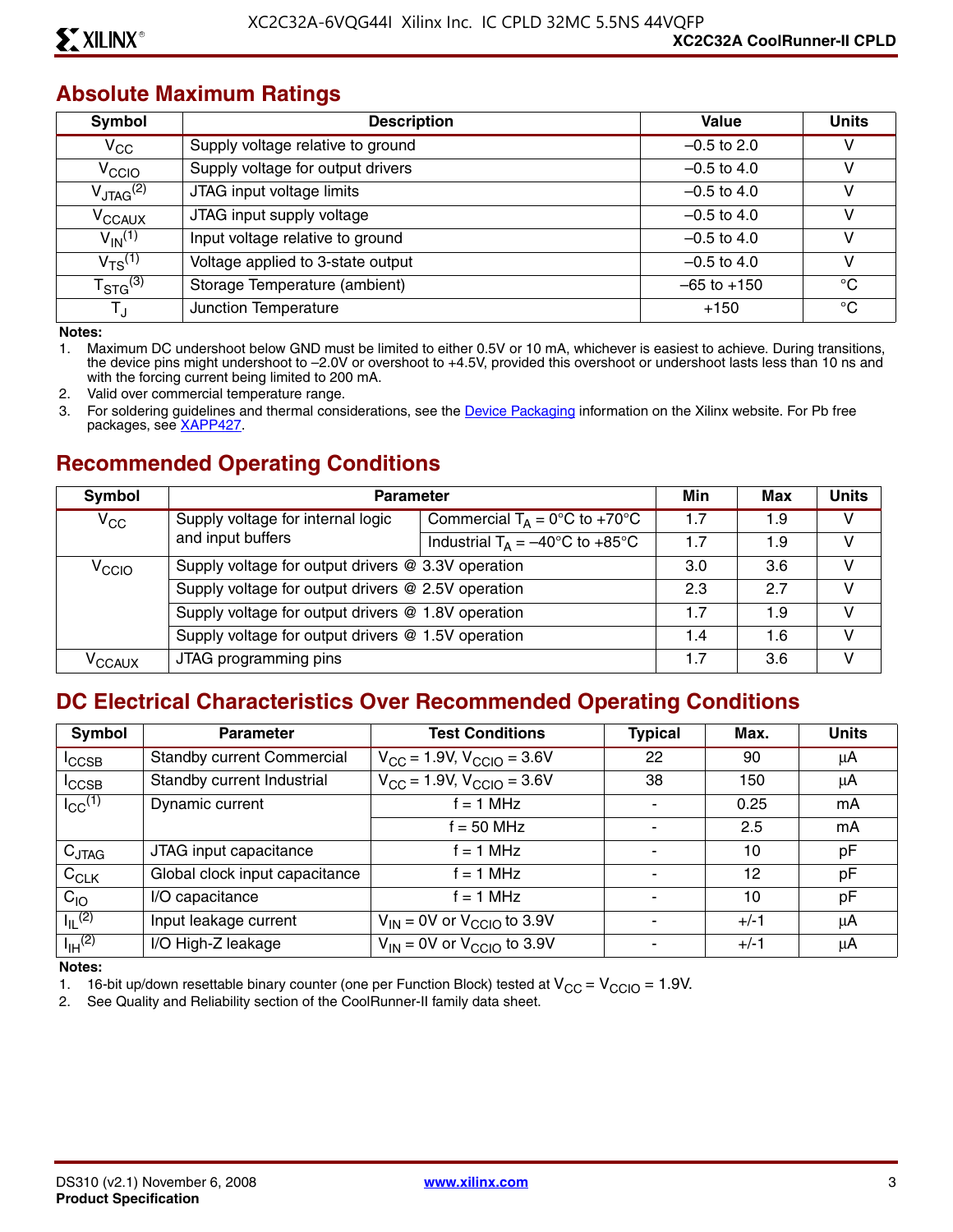## **LVCMOS 3.3V and LVTTL 3.3V DC Voltage Specifications**

| Symbol            | <b>Parameter</b>          | <b>Test Conditions</b>                                    | Min.                     | Max. | <b>Units</b> |
|-------------------|---------------------------|-----------------------------------------------------------|--------------------------|------|--------------|
| V <sub>CCIO</sub> | Input source voltage      |                                                           | 3.0                      | 3.6  | V            |
| $V_{\text{IH}}$   | High level input voltage  |                                                           | 2                        | 3.9  | v            |
| $V_{IL}$          | Low level input voltage   |                                                           | $-0.3$                   | 0.8  | V            |
| $V_{OH}$          | High level output voltage | $I_{OH} = -8$ mA, $V_{CClO} = 3V$                         | $V_{\text{CCIO}} - 0.4V$ |      | V            |
|                   |                           | $I_{OH} = -0.1$ mA, $V_{CClO} = 3V$                       | $V_{\text{CCIO}} - 0.2V$ |      | V            |
| VOL               | Low level output voltage  | $I_{OL}$ = 8 mA, $V_{CCIO}$ = 3V                          | ۰                        | 0.4  | v            |
|                   |                           | $I_{\text{OI}} = 0.1 \text{ mA}$ , $V_{\text{CCIO}} = 3V$ | ۰                        | 0.2  |              |

## **LVCMOS 2.5V DC Voltage Specifications**

| Symbol            | <b>Parameter</b>          | <b>Test Conditions</b>                                             | Min.                     | Max.                          | <b>Units</b> |
|-------------------|---------------------------|--------------------------------------------------------------------|--------------------------|-------------------------------|--------------|
| V <sub>CCIO</sub> | Input source voltage      |                                                                    | 2.3                      | 2.7                           | v            |
| $V_{\text{IH}}$   | High level input voltage  |                                                                    | 1.7                      | $V_{\text{CCIO}} + 0.3^{(1)}$ | V            |
| $V_{IL}$          | Low level input voltage   |                                                                    | $-0.3$                   | 0.7                           | V            |
| $V_{OH}$          | High level output voltage | $I_{OH} = -8$ mA, $V_{CGIO} = 2.3V$                                | $V_{\rm CClO}$ – 0.4V    |                               | v            |
|                   |                           | $I_{OH} = -0.1$ mA, $V_{CClO} = 2.3V$                              | $V_{\text{CCIO}} - 0.2V$ |                               | V            |
| $V_{OL}$          | Low level output voltage  | $I_{OL}$ = 8 mA, $V_{CCIO}$ = 2.3V                                 |                          | 0.4                           | V            |
|                   |                           | $I_{\text{OI}} = 0.1 \text{mA}$ , $V_{\text{CCIO}} = 2.3 \text{V}$ |                          | 0.2                           | $\mathsf{V}$ |

1. The V<sub>IH</sub> Max value represents the JEDEC specification for LVCMOS25. The CoolRunner-II CPLD input buffer can tolerate up to 3.9V without physical damage.

#### **LVCMOS 1.8V DC Voltage Specifications**

| Symbol            | Parameter <sup>(1)</sup>  | <b>Test Conditions</b>                | Min.                     | Max.                          | <b>Units</b> |
|-------------------|---------------------------|---------------------------------------|--------------------------|-------------------------------|--------------|
| V <sub>CCIO</sub> | Input source voltage      |                                       | 1.7                      | 1.9                           | v            |
| $V_{\text{IH}}$   | High level input voltage  |                                       | 0.65 x $\rm V_{\rm CCO}$ | $V_{\text{CCIO}} + 0.3^{(1)}$ | V            |
| $V_{IL}$          | Low level input voltage   |                                       | $-0.3$                   | $0.35 \times V_{\text{CCIO}}$ | $\mathsf{V}$ |
| $V_{OH}$          | High level output voltage | $I_{OH} = -8$ mA, $V_{CGIO} = 1.7V$   | $V_{\rm CClO}$ – 0.45    |                               | V            |
|                   |                           | $I_{OH} = -0.1$ mA, $V_{CCIO} = 1.7V$ | $V_{\rm CClO}$ – 0.2     |                               | V            |
| $V_{OL}$          | Low level output voltage  | $I_{OL} = 8$ mA, $V_{CCIO} = 1.7V$    |                          | 0.45                          | V            |
|                   |                           | $I_{OL} = 0.1$ mA, $V_{CCIO} = 1.7V$  | $\overline{\phantom{a}}$ | 0.2                           | V            |

1. The V<sub>IH</sub> Max value represents the JEDEC specification for LVCMOS18. The CoolRunner-II CPLD input buffer can tolerate up to 3.9V<br>without physical damage.

## **LVCMOS 1.5V DC Voltage Specifications**

| Symbol            | <b>Parameter</b>                   | <b>Test Conditions</b>                                               | Min.                         | Max.                         | <b>Units</b> |
|-------------------|------------------------------------|----------------------------------------------------------------------|------------------------------|------------------------------|--------------|
| V <sub>CCIO</sub> | Input source voltage               |                                                                      | 1.4                          | 1.6                          | v            |
| $V_{T+}$          | Input hysteresis threshold voltage |                                                                      | $0.5 \times V_{\text{CCIO}}$ | $0.8 \times V_{\text{CCIO}}$ | v            |
| $V_T$             |                                    |                                                                      | $0.2 \times V_{\text{CCIO}}$ | $0.5 \times V_{\text{CCIO}}$ | v            |
| $V_{OH}$          | High level output voltage          | $I_{OH} = -8$ mA, $V_{CCIO} = 1.4V$                                  | $V_{\text{CCIO}} - 0.45$     |                              | v            |
|                   |                                    | $I_{OH} = -0.1$ mA, $V_{CCIO} = 1.4V$                                | $V_{\rm CClO}$ – 0.2         |                              | V            |
| $V_{OL}$          | Low level output voltage           | $I_{\text{OI}} = 8 \text{ mA}$ , $V_{\text{CCIO}} = 1.4 \text{ V}$   |                              | 0.4                          | v            |
|                   |                                    | $I_{\text{OI}} = 0.1 \text{ mA}$ , $V_{\text{CCIO}} = 1.4 \text{ V}$ |                              | 0.2                          | v            |

#### **Notes:**

1. Hysteresis used on 1.5V inputs.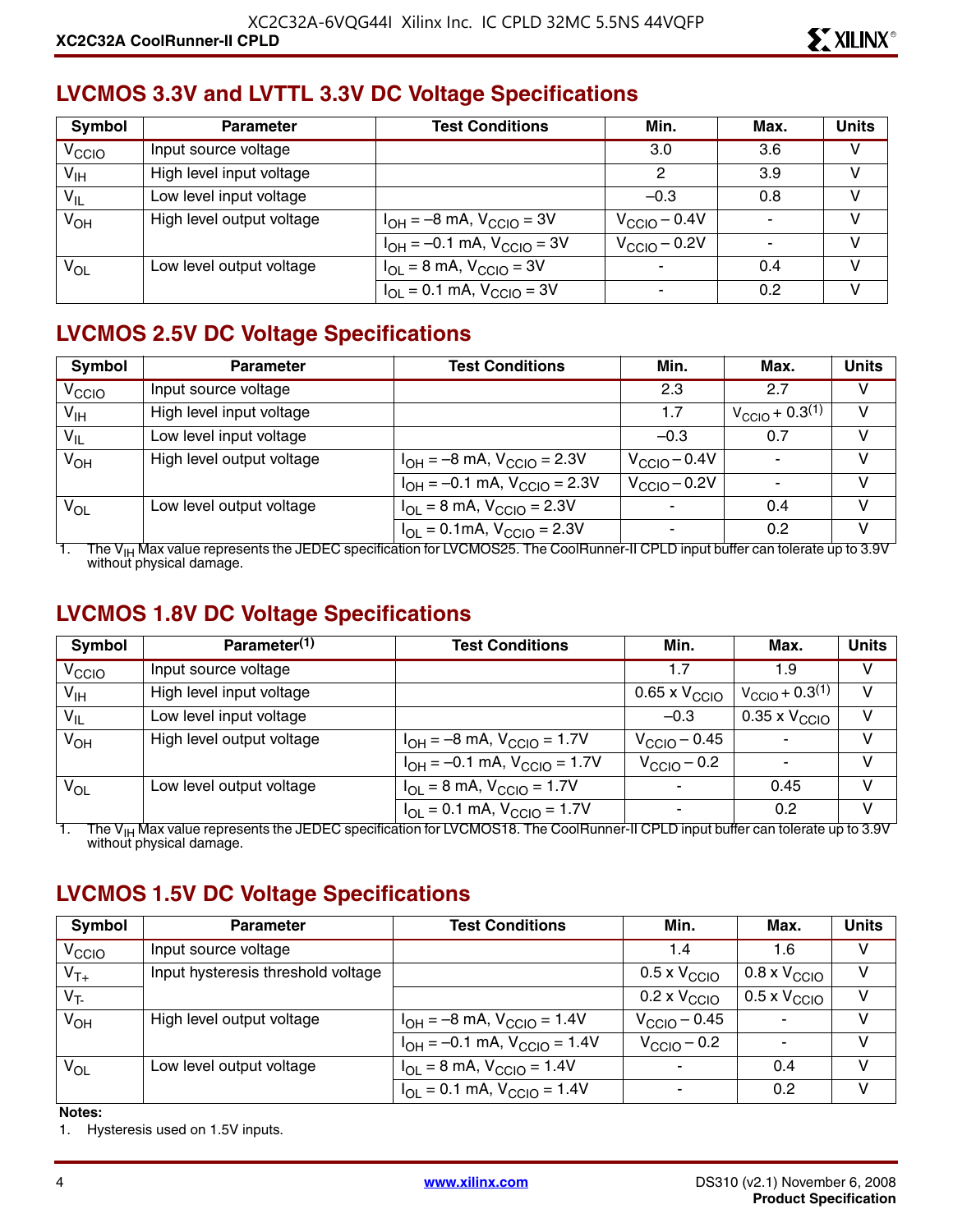## **Schmitt Trigger Input DC Voltage Specifications**

| <b>Symbol</b>     | <b>Parameter</b>                   | <b>Test Conditions</b> | Min.                         | Max.                         | <b>Units</b> |
|-------------------|------------------------------------|------------------------|------------------------------|------------------------------|--------------|
| <sup>V</sup> CCIO | Input source voltage               |                        |                              | 3.9                          |              |
| $V_{T+}$          | Input hysteresis threshold voltage |                        | $0.5 \times V_{\text{CCIO}}$ | $0.8 \times V_{\text{CCIO}}$ |              |
| $V_T$             |                                    |                        | $0.2 \times V_{\text{CCIO}}$ | $0.5 \times V_{\text{CCIO}}$ |              |

#### **AC Electrical Characteristics Over Recommended Operating Conditions**

|                                               |                                                     |                              | $-4$             |                          | $-6$                     |              |
|-----------------------------------------------|-----------------------------------------------------|------------------------------|------------------|--------------------------|--------------------------|--------------|
| <b>Symbol</b>                                 | <b>Parameter</b>                                    | Min.                         | Max.             | Min.                     | Max.                     | <b>Units</b> |
| $T_{PD1}$                                     | Propagation delay single p-term                     |                              | $\overline{3.8}$ | ÷,                       | $\overline{5.5}$         | ns           |
| T <sub>PD2</sub>                              | Propagation delay OR array                          |                              | 4.0              | $\overline{a}$           | 6.0                      | ns           |
| $T_{\scriptsize\text{SUD}}$                   | Direct input register clock setup time              | 1.7                          | $\blacksquare$   | 2.2                      | $\blacksquare$           | ns           |
| $\mathsf{T}_{\mathsf{S}\mathsf{U}\mathsf{1}}$ | Setup time fast (single p-term)                     | 1.9                          | $\blacksquare$   | 2.6                      | $\overline{\phantom{a}}$ | ns           |
| $T_{\text{SU2}}$                              | Setup time (OR array)                               | 2.1                          | $\overline{a}$   | 3.1                      | L.                       | ns           |
| T <sub>HD</sub>                               | Direct input register hold time                     | 0.0                          | ÷,               | 0.0                      | $\overline{\phantom{a}}$ | ns           |
| $T_{\rm H}$                                   | P-term hold time                                    | 0.0                          | $\overline{a}$   | 0.0                      | $\blacksquare$           | ns           |
| $T_{CO}$                                      | Clock to output                                     |                              | 3.7              | L.                       | 4.7                      | ns           |
| $F_{TOGGLE}$ <sup>(1)</sup>                   | Internal toggle rate                                | $\qquad \qquad \blacksquare$ | 500              | $\overline{\phantom{a}}$ | 300                      | <b>MHz</b>   |
| F <sub>SYSTEM1</sub> <sup>(2)</sup>           | Maximum system frequency                            | L.                           | 323              | $\overline{\phantom{a}}$ | 200                      | <b>MHz</b>   |
| F <sub>S</sub> YSTEM2 <sup>(2)</sup>          | Maximum system frequency                            |                              | 303              | $\overline{a}$           | 182                      | <b>MHz</b>   |
| $F_{\text{EXT}1}^{(3)}$                       | Maximum external frequency                          |                              | 179              | $\blacksquare$           | 137                      | <b>MHz</b>   |
| $F_{EXT2}^{(3)}$                              | Maximum external frequency                          | $\overline{a}$               | 172              | $\overline{\phantom{a}}$ | 128                      | <b>MHz</b>   |
| T <sub>PSUD</sub>                             | Direct input register p-term clock setup time       | 0.4                          | $\overline{a}$   | 0.9                      | $\overline{a}$           | ns           |
| $T_{PSU1}$                                    | P-term clock setup time (single p-term)             | 0.6                          | $\overline{a}$   | 1.3                      | $\blacksquare$           | ns           |
| $T_{PSU2}$                                    | P-term clock setup time (OR array)                  | 0.8                          | $\blacksquare$   | 1.8                      | $\overline{\phantom{a}}$ | ns           |
| $\mathsf{T}_{\mathsf{PHD}}$                   | Direct input register p-term clock hold time        | 1.5                          | $\blacksquare$   | 1.6                      | $\overline{\phantom{0}}$ | ns           |
| $\mathsf{T}_{\mathsf{PH}}$                    | P-term clock hold                                   | 1.3                          | ÷,               | 1.2                      | $\overline{a}$           | ns           |
| $\mathsf{T}_{\mathsf{PCO}}$                   | P-term clock to output                              | ÷,                           | 5.0              | $\blacksquare$           | 6.0                      | ns           |
| $T_{OE}/T_{OD}$                               | Global OE to output enable/disable                  |                              | 4.7              |                          | 5.5                      | ns           |
| T <sub>POE</sub> /T <sub>POD</sub>            | P-term OE to output enable/disable                  | $\overline{\phantom{a}}$     | 6.2              | $\blacksquare$           | 6.7                      | ns           |
| T <sub>MOE</sub> /T <sub>MOD</sub>            | Macrocell driven OE to output enable/disable        | $\overline{a}$               | 6.2              | $\blacksquare$           | 6.9                      | ns           |
| T <sub>PAO</sub>                              | P-term set/reset to output valid                    |                              | 5.5              |                          | 6.8                      | ns           |
| $T_{AO}$                                      | Global set/reset to output valid                    |                              | 4.5              | L.                       | 5.5                      | ns           |
| $T_{\text{SUEC}}$                             | Register clock enable setup time                    | 2.0                          | ÷.               | 3.0                      | $\blacksquare$           | ns           |
| $\mathsf{T}_{\mathsf{HEC}}$                   | Register clock enable hold time                     | 0.0                          | ÷,               | 0.0                      | ÷,                       | ns           |
| $T_{\text{CW}}$                               | Global clock pulse width High or Low                | 1.4                          | ÷,               | 2.2                      | ÷,                       | ns           |
| <b>T</b> <sub>PCW</sub>                       | P-term pulse width High or Low                      | 4.0                          | $\blacksquare$   | 6.0                      | $\overline{\phantom{a}}$ | ns           |
| <b>TAPRPW</b>                                 | Asynchronous preset/reset pulse width (High or Low) | 4.0                          | L.               | 6.0                      | $\blacksquare$           | ns           |
| $T_{\text{CONFIG}}^{(4)}$                     | Configuration time                                  |                              | 50               | $\overline{a}$           | 50                       | μs           |

#### **Notes:**

1. F<sub>TOGGLE</sub> is the maximum clock frequency to which a T-Flip Flop can reliably toggle (see the CoolRunner-II family data sheet).<br>2. F<sub>SYSTEM1</sub> (1/T<sub>CYCLE</sub>) is the internal operating frequency for a device fully populated

2. F<sub>SYSTEM1</sub> (1/T<sub>CYCLE</sub>) is the internal operating frequency for a device fully populated with one 16-bit counter through one p-term per macrocell while  $F_{\text{SYSTEM2}}$  is through the OR array.

3. F<sub>EXT1</sub> (1/T<sub>SU1</sub>+T<sub>CO</sub>) is the maximum external frequency using one p-term while F<sub>EXT2</sub> is through the OR array.<br>4. Typical configuration current during T<sub>CONFIG</sub> is 500 µA.

Typical configuration current during  $T_{\text{CONFIG}}$  is 500  $\mu$ A.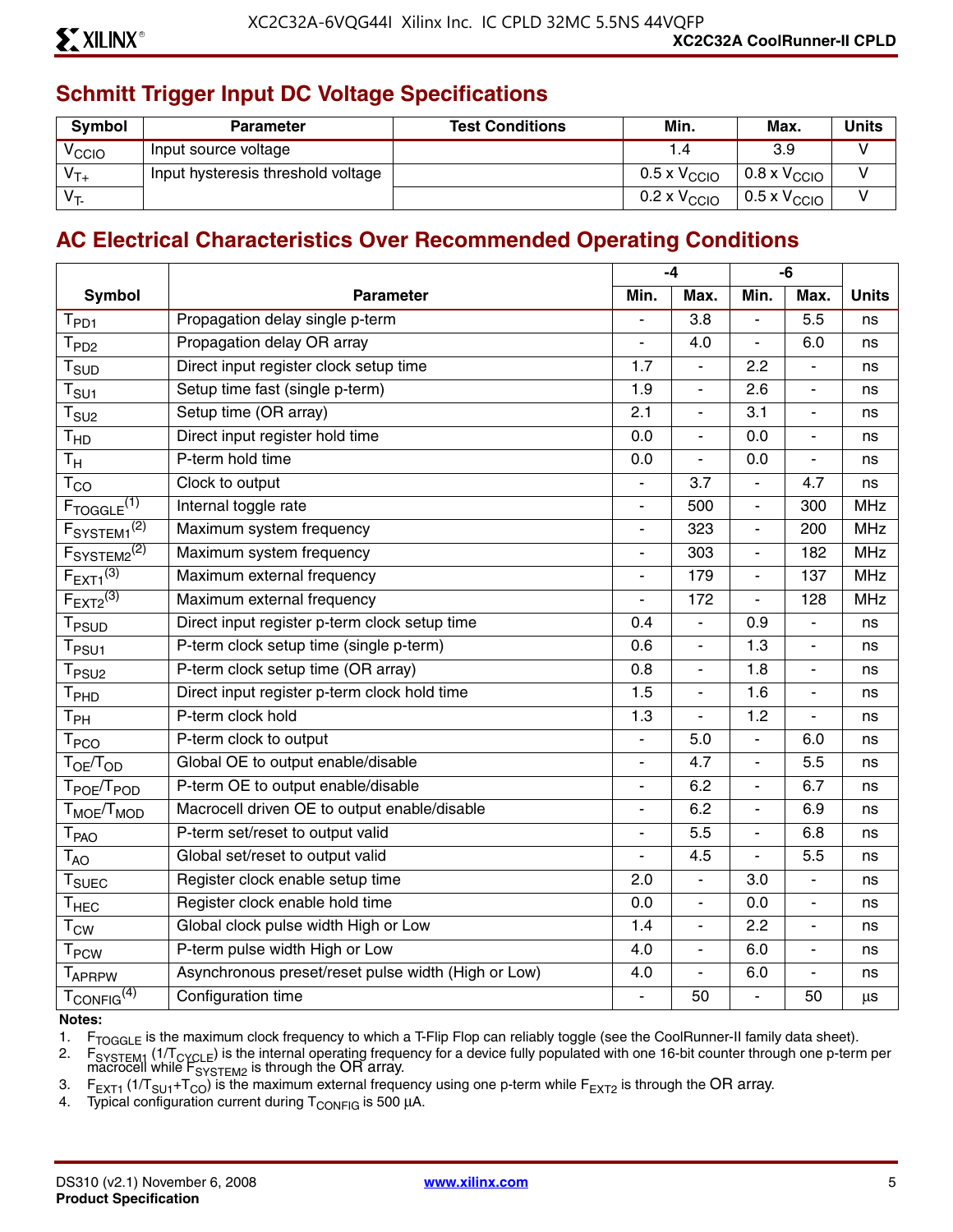## **Internal Timing Parameters**

|                              |                                          |                          | $-4$                     |                          | -6                       |              |
|------------------------------|------------------------------------------|--------------------------|--------------------------|--------------------------|--------------------------|--------------|
| <b>Symbol</b>                | Parameter <sup>(1)</sup>                 | Min.                     | Max.                     | Min.                     | Max.                     | <b>Units</b> |
| <b>Buffer Delays</b>         |                                          |                          |                          |                          |                          |              |
| $T_{IN}$                     | Input buffer delay                       | $\blacksquare$           | 1.3                      | $\overline{\phantom{0}}$ | 1.7                      | ns           |
| <b>T</b> <sub>DIN</sub>      | Direct register input delay              | $\blacksquare$           | 1.5                      | ÷.                       | 2.4                      | ns           |
| $T_{GCK}$                    | Global Clock buffer delay                |                          | 1.3                      |                          | 2.0                      | ns           |
| $T_{\rm GSR}$                | Global set/reset buffer delay            | $\overline{\phantom{a}}$ | 1.6                      | $\overline{\phantom{m}}$ | 2.0                      | ns           |
| $T_{\hbox{\scriptsize GTS}}$ | Global 3-state buffer delay              | $\overline{\phantom{a}}$ | 1.1                      | ٠                        | 2.1                      | ns           |
| T <sub>OUT</sub>             | Output buffer delay                      | $\overline{\phantom{a}}$ | 1.8                      | $\overline{\phantom{a}}$ | 2.0                      | ns           |
| $T_{EN}$                     | Output buffer enable/disable delay       | $\overline{\phantom{a}}$ | 2.9                      | L.                       | 3.4                      | ns           |
| P-term Delays                |                                          |                          |                          |                          |                          |              |
| $T_{CT}$                     | Control term delay                       | $\overline{\phantom{a}}$ | 1.3                      | $\overline{\phantom{m}}$ | 1.6                      | ns           |
| $T_{LOGI1}$                  | Single p-term delay adder                | $\blacksquare$           | 0.4                      | $\blacksquare$           | 1.1                      | ns           |
| $T_{LOGI2}$                  | Multiple p-term delay adder              | $\overline{\phantom{a}}$ | 0.2                      | $\blacksquare$           | 0.5                      | ns           |
| <b>Macrocell Delay</b>       |                                          |                          |                          |                          |                          |              |
| T <sub>PDI</sub>             | Input to output valid                    | $\blacksquare$           | 0.3                      |                          | 0.7                      | ns           |
| $T_{LDI}$                    | Setup before clock (transparent latch)   | $\blacksquare$           | 1.5                      | L.                       | 2.5                      | ns           |
| $T_{\text{SUI}}$             | Setup before clock                       | 1.5                      | $\overline{\phantom{a}}$ | 1.8                      | $\overline{\phantom{a}}$ | ns           |
| $\mathsf{T}_{\mathsf{HI}}$   | Hold after clock                         | $\overline{0.0}$         | $\overline{\phantom{a}}$ | 0.0                      | $\blacksquare$           | ns           |
| $T_{ECSU}$                   | Enable clock setup time                  | 0.7                      |                          | 1.7                      |                          | ns           |
| $T_{\sf ECHO}$               | Enable clock hold time                   | 0.0                      |                          | 0.0                      | $\blacksquare$           | ns           |
| $T_{COI}$                    | Clock to output valid                    | $\overline{\phantom{a}}$ | 0.6                      |                          | 0.7                      | ns           |
| $T_{\rm AOI}$                | Set/reset to output valid                | $\overline{\phantom{a}}$ | 1.1                      | ÷.                       | 1.5                      | ns           |
| <b>Feedback Delays</b>       |                                          |                          |                          |                          |                          |              |
| $T_F$                        | Feedback delay                           | $\blacksquare$           | 0.6                      | ä,                       | 1.4                      | ns           |
| <b>TOEM</b>                  | Macrocell to global OE delay             | $\blacksquare$           | 0.7                      | $\overline{\phantom{a}}$ | 0.8                      | ns           |
|                              | I/O Standard Time Adder Delays 1.5V CMOS |                          |                          |                          |                          |              |
| T <sub>HYS15</sub>           | Hysteresis input adder                   | $\overline{\phantom{a}}$ | 3.0                      | $\overline{\phantom{a}}$ | 4.0                      | ns           |
| T <sub>OUT15</sub>           | Output adder                             | $\overline{\phantom{a}}$ | 0.8                      | ÷.                       | 1.0                      | ns           |
| T <sub>SLEW15</sub>          | Output slew rate adder                   |                          | 4.0                      |                          | 5.0                      | ns           |
|                              | I/O Standard Time Adder Delays 1.8V CMOS |                          |                          |                          |                          |              |
| T <sub>HYS18</sub>           | Hysteresis input adder                   | $\blacksquare$           | 3.0                      | ä,                       | 4.0                      | ns           |
| T <sub>OUT18</sub>           | Output adder                             | $\overline{\phantom{a}}$ | 0.0                      | ÷.                       | 0.0                      | ns           |
| <b>T</b> <sub>SLEW</sub>     | Output slew rate adder                   |                          | 4.0                      | $\overline{a}$           | 5.0                      | ns           |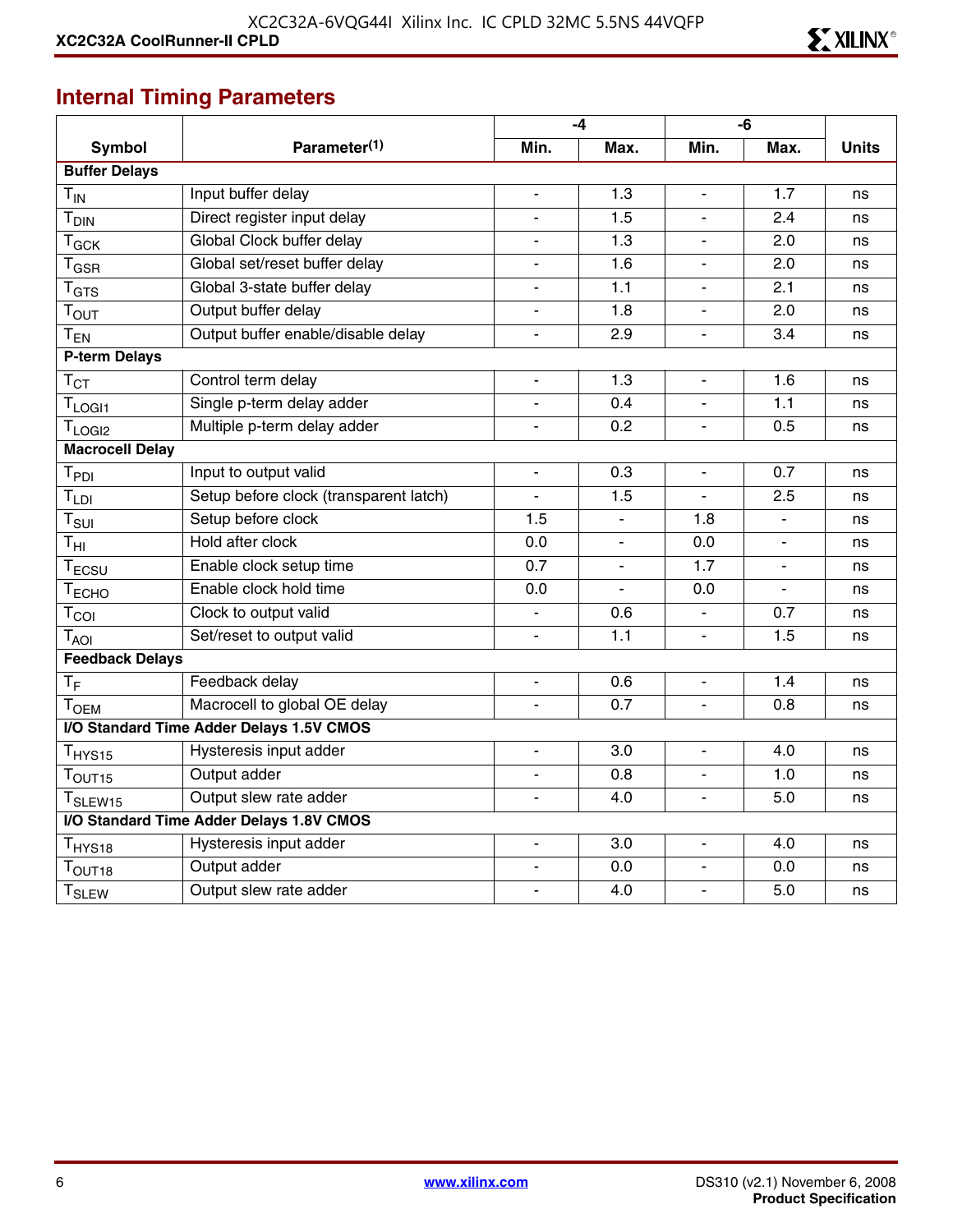## **Internal Timing Parameters** *(Continued)*

|                     |                                              | -4                       |      |      | -6   |              |  |
|---------------------|----------------------------------------------|--------------------------|------|------|------|--------------|--|
| <b>Symbol</b>       | Parameter <sup>(1)</sup>                     | Min.                     | Max. | Min. | Max. | <b>Units</b> |  |
|                     | I/O Standard Time Adder Delays 2.5V CMOS     |                          |      |      |      |              |  |
| $T_{1N25}$          | Standard input adder                         |                          | 0.5  |      | 0.6  | ns           |  |
| $T_{HYS25}$         | Hysteresis input adder                       | $\blacksquare$           | 3.0  |      | 4.0  | ns           |  |
| $T_{\text{OUT25}}$  | Output adder                                 | $\overline{\phantom{a}}$ | 0.6  |      | 0.7  | ns           |  |
| T <sub>SLEW25</sub> | Output slew rate adder                       |                          | 4.0  |      | 5.0  | ns           |  |
|                     | I/O Standard Time Adder Delays 3.3V CMOS/TTL |                          |      |      |      |              |  |
| T <sub>IN33</sub>   | Standard input adder                         |                          | 0.5  |      | 0.6  | ns           |  |
| $T_{HYS33}$         | Hysteresis input adder                       | $\overline{\phantom{0}}$ | 3.0  |      | 4.0  | ns           |  |
| T <sub>OUT33</sub>  | Output adder                                 | $\blacksquare$           | 1.0  |      | 1.2  | ns           |  |
| T <sub>SLEW33</sub> | Output slew rate adder                       |                          | 4.0  |      | 5.0  | ns           |  |

**Notes:** 

1. 1.5 ns input pin signal rise/fall.

#### **Switching Characteristics AC Test Circuit**



*Figure 2:* Derating Curve for T<sub>PD</sub>



**CL includes test fixtures and probe capacitance.** 

**1.5 nsec maximum rise/fall times on inputs.**

DS310\_03\_102108

*Figure 3:* **AC Load Circuit**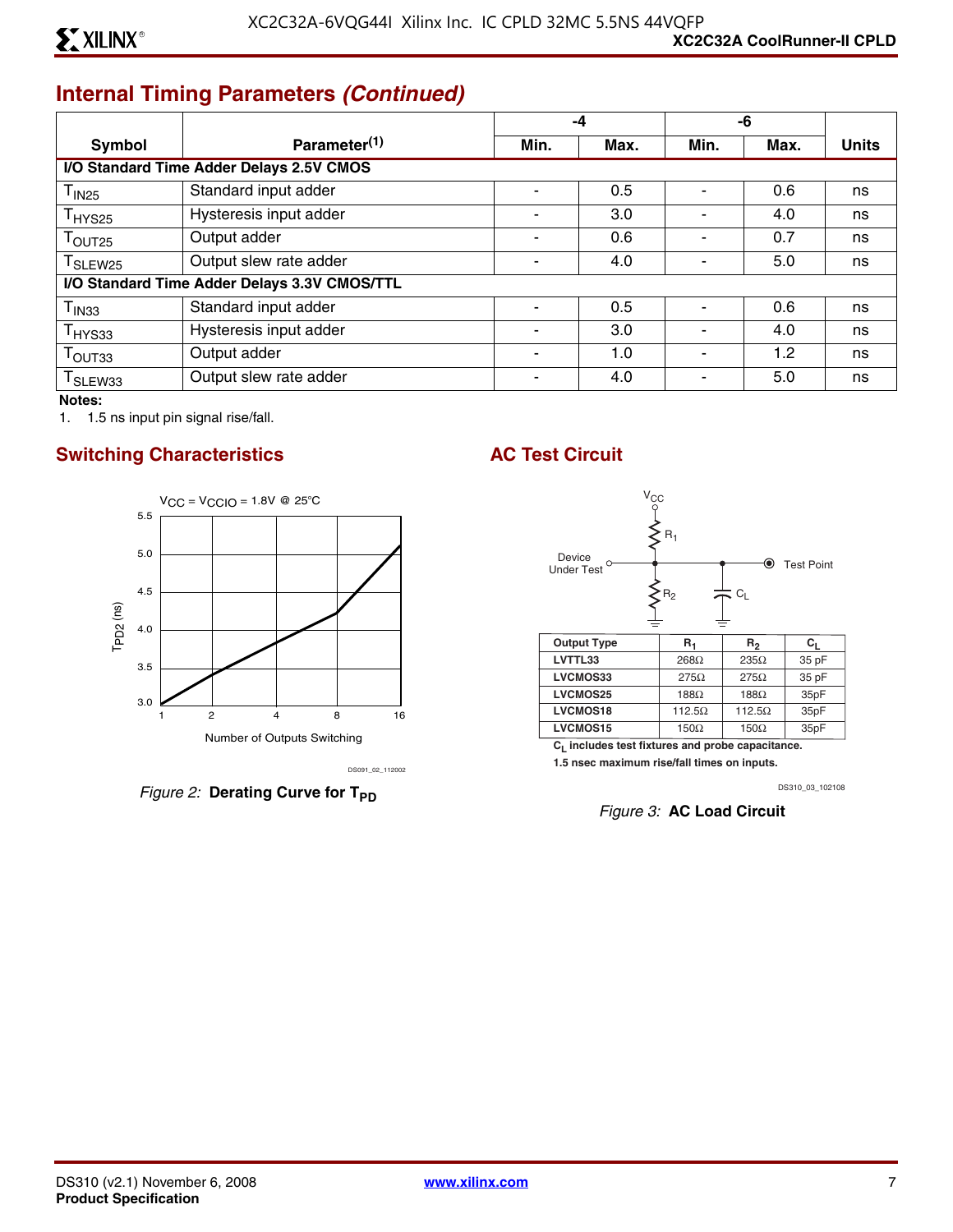#### **Typical I/O Output Curves**



## **Pin Descriptions**

| <b>Function Block</b> | <b>Macrocell</b>        | QFG32          | $PC44^{(1)}$          | <b>VQ44</b> | <b>CP56</b>       | I/O Bank |
|-----------------------|-------------------------|----------------|-----------------------|-------------|-------------------|----------|
|                       | 1                       |                | 44                    | 38          | F1                | Bank 2   |
| 1                     | $\overline{c}$          |                | 43                    | 37          | E <sub>3</sub>    | Bank 2   |
|                       | $\overline{\omega}$     |                | 42                    | 36          | E1                | Bank 2   |
| 1(GTS1)               | $\overline{4}$          | $\overline{3}$ | 40                    | 34          | D <sub>1</sub>    | Bank 2   |
| 1(GTS0)               | 5                       | $\overline{2}$ | 39                    | 33          | C <sub>1</sub>    | Bank 2   |
| 1(GTS3)               | $\,6\,$                 | 1              | 38                    | 32          | A <sub>3</sub>    | Bank 2   |
| 1(GTS2)               | $\overline{7}$          | 32             | 37                    | 31          | A <sub>2</sub>    | Bank 2   |
| 1(GSR)                | $\bf 8$                 | 31             | 36                    | 30          | <b>B1</b>         | Bank 2   |
|                       | $\boldsymbol{9}$        | 30             | 35                    | 29          | A1                | Bank 2   |
| 1                     | 10                      | 29             | 34                    | 28          | C <sub>4</sub>    | Bank 2   |
| 1                     | 11                      | 28             | 33                    | 27          | C <sub>5</sub>    | Bank 2   |
| 1                     | 12                      | 24             | 29                    | 23          | C <sub>8</sub>    | Bank 2   |
| 1                     | 13                      |                | 28                    | 22          | A10               | Bank 2   |
| 1                     | 14                      | 23             | 27                    | 21          | <b>B10</b>        | Bank 2   |
| 1                     | 15                      |                | 26                    | 20          | $\overline{C}$ 10 | Bank 2   |
| 1                     | 16                      |                | 25                    | 19          | E <sub>8</sub>    | Bank 2   |
| $\overline{2}$        | $\mathbf{1}$            | $\overline{5}$ | $\mathbf{1}$          | 39          | G1                | Bank 1   |
| $\overline{2}$        | $\mathbf{2}$            |                | $\mathbf{2}^{\prime}$ | 40          | F <sub>3</sub>    | Bank 1   |
| $\overline{2}$        | 3                       |                | 3                     | 41          | H1                | Bank 1   |
| $\overline{2}$        | $\overline{\mathbf{4}}$ |                | $\overline{4}$        | 42          | G <sub>3</sub>    | Bank 1   |
| 2(GCKO)               | 5                       | $\,6\,$        | 5                     | 43          | J1                | Bank 1   |
| 2(GCK1)               | $\,6$                   | $\overline{7}$ | $\,6\,$               | 44          | K <sub>1</sub>    | Bank 1   |
| 2(GCK2)               | $\overline{7}$          | 8              | $\overline{7}$        | 1           | K <sub>2</sub>    | Bank 1   |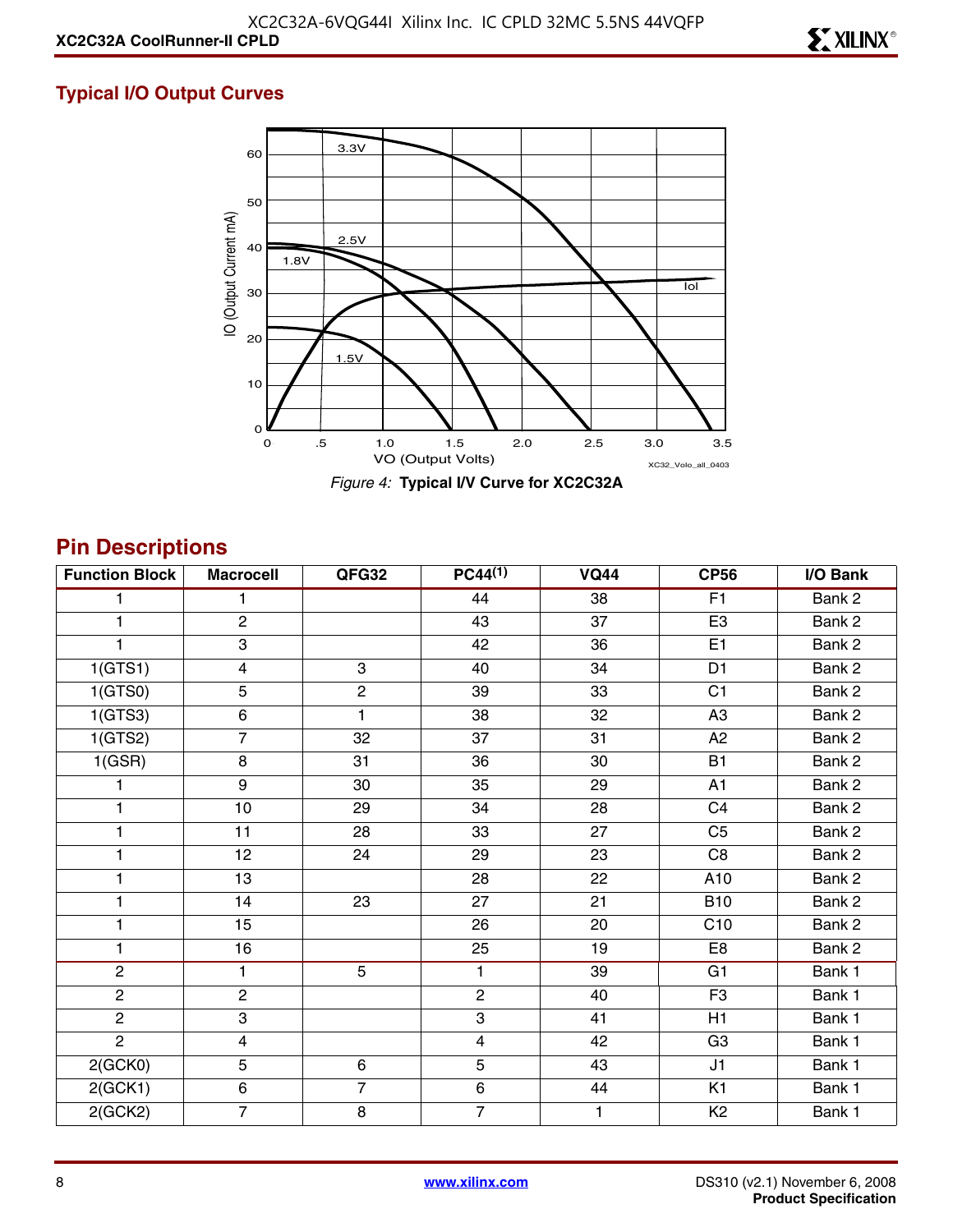#### **Pin Descriptions** *(Continued)*

| <b>Function Block</b> | <b>Macrocell</b> | QFG32 | $PC44^{(1)}$ | <b>VQ44</b> | <b>CP56</b>     | I/O Bank |
|-----------------------|------------------|-------|--------------|-------------|-----------------|----------|
| 2                     | 8                | 9     | 8            | 2           | K <sub>3</sub>  | Bank 1   |
| 2                     | 9                | 10    | 9            | 3           | H <sub>3</sub>  | Bank 1   |
| 2                     | 10               |       | 11           | 5           | K <sub>5</sub>  | Bank 1   |
| 2                     | 11               |       | 12           | 6           | H <sub>5</sub>  | Bank 1   |
| $\mathcal{P}$         | 12               | 13    | 14           | 8           | H <sub>8</sub>  | Bank 1   |
| 2                     | 13               | 17    | 18           | 12          | K <sub>8</sub>  | Bank 1   |
| 2                     | 14               | 18    | 19           | 13          | H <sub>10</sub> | Bank 1   |
| ◠                     | 15               | 19    | 20           | 14          | G <sub>10</sub> | Bank 1   |
| C                     | 16               |       | 22           | 16          | F <sub>10</sub> | Bank 1   |

#### **Notes:**

1. This is an obsolete package type. It remains here for legacy support only.

2. GTS = global output enable, GSR = global set reset, GCK = global clock.

3. GTS, GSR, and GCK pins can also be used for general purpose I/O.

#### **XC2C32A Global, JTAG, Power/Ground, and No Connect Pins**

| Pin Type                                     | QFG32       | $PC44^{(1)(2)}$ | $VQ44^{(2)}$ | $CP56^{(2)}$                                          |
|----------------------------------------------|-------------|-----------------|--------------|-------------------------------------------------------|
| <b>TCK</b>                                   | 16          | 17              | 11           | K <sub>10</sub>                                       |
| TDI                                          | 14          | 15              | 9            | J10                                                   |
| <b>TDO</b>                                   | 25          | 30              | 24           | A6                                                    |
| <b>TMS</b>                                   | 15          | 16              | 10           | K9                                                    |
| Input Only                                   | 22 (bank 2) | 24 (bank 2)     | 18 (bank 2)  | D <sub>10</sub> (bank 2)                              |
| V <sub>CCAUX</sub> (JTAG supply voltage)     | 4           | 41              | 35           | D <sub>3</sub>                                        |
| Power internal $(V_{CC})$                    | 20          | 21              | 15           | G8                                                    |
| Power bank 1 I/O (V <sub>CCIO1</sub> )       | 12          | 13              | 7            | H <sub>6</sub>                                        |
| Power bank 2 I/O (V <sub>CCIO2</sub> )       | 27          | 32              | 26           | C6                                                    |
| Ground                                       | 11, 21, 26  | 10,23,31        | 4,17,25      | H4, F8, C7                                            |
| No connects                                  |             |                 |              | K4, K6, K7, H7,<br>E10, A7, A9, D8,<br>A5, A8, A4, C3 |
| Total user I/O (includes dual function pins) | 21          | 33              | 33           | 33                                                    |

#### **Notes:**

1. This is an obsolete package type. It remains here for legacy support only.

2. All packages pin compatible with larger macrocell densities.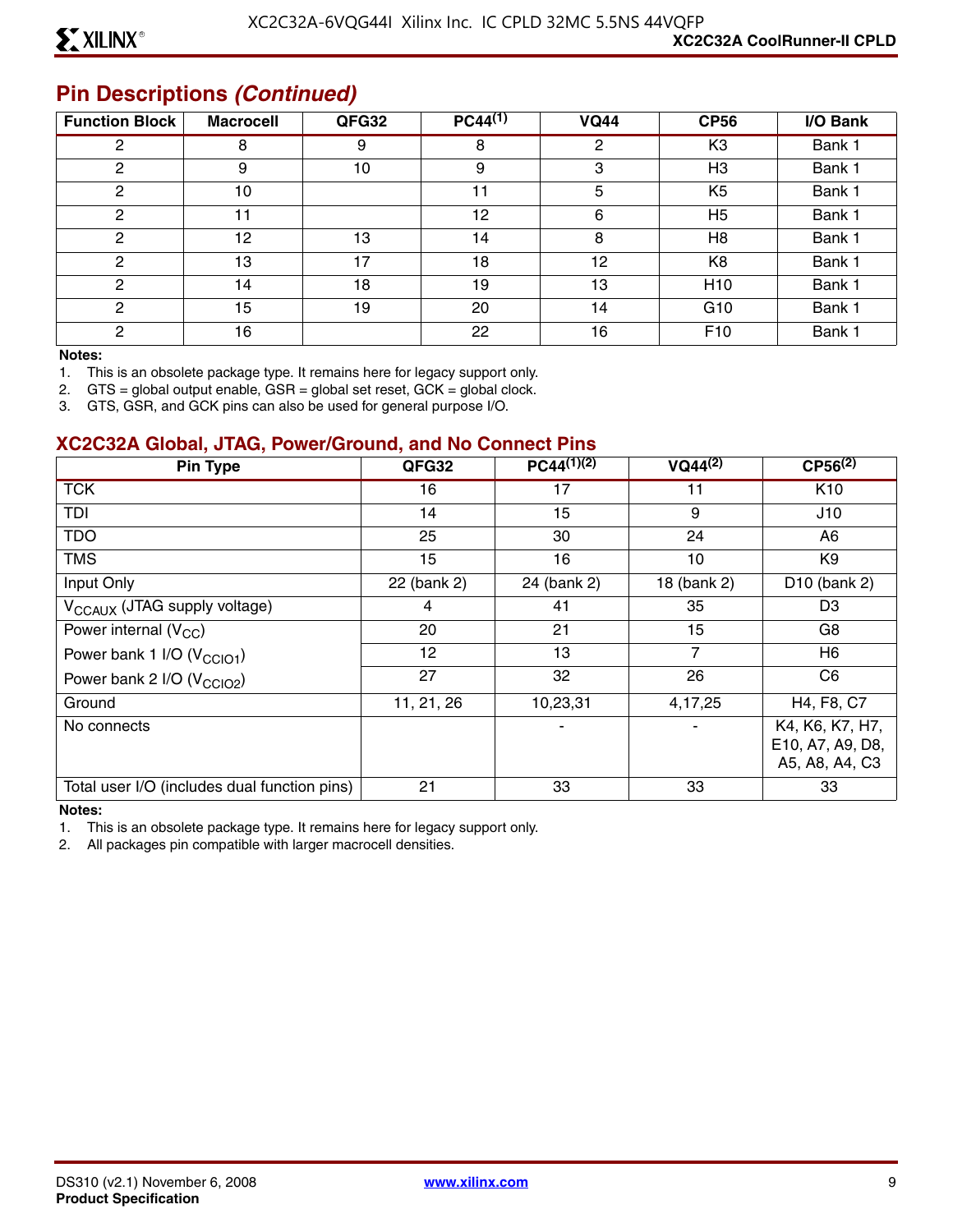## **Ordering Information**

| <b>Part Number</b> | Pin/Ball<br><b>Spacing</b> | $\theta$ JA<br>(°C/Watt) | $\theta$ JC<br>$(^{\circ}$ C/Watt) | Package Type                      | Package Body<br><b>Dimensions</b> | <b>I/O</b> | Comm. (C)<br>$Ind. (I)^{(1)}$ |
|--------------------|----------------------------|--------------------------|------------------------------------|-----------------------------------|-----------------------------------|------------|-------------------------------|
| XC2C32A-4QFG32C    | 0.5 <sub>mm</sub>          | 35.5                     | 24.0                               | Quad Flat No Lead; Pb-free        | 5mm x 5mm                         | 21         | C                             |
| XC2C32A-6QFG32C    | 0.5 <sub>mm</sub>          | 35.5                     | 24.0                               | Quad Flat No Lead; Pb-free        | $5mm \times 5mm$                  | 21         | C                             |
| XC2C32A-4VQ44C     | 0.8 <sub>mm</sub>          | 47.7                     | 8.2                                | Very Thin Quad Flat Pack          | $10mm \times 10mm$                | 33         | C                             |
| XC2C32A-6VQ44C     | 0.8 <sub>mm</sub>          | 47.7                     | 8.2                                | Very Thin Quad Flat Pack          | $10mm \times 10mm$                | 33         | C                             |
| XC2C32A-4CP56C     | 0.5 <sub>mm</sub>          | 66.0                     | 14.9                               | Chip Scale Package                | 6mm x 6mm                         | 33         | C                             |
| XC2C32A-6CP56C     | 0.5 <sub>mm</sub>          | 66.0                     | 14.9                               | Chip Scale Package                | 6mm x 6mm                         | 33         | C                             |
| XC2C32A-4VQG44C    | 0.8 <sub>mm</sub>          | 47.7                     | 8.2                                | Very Thin Quad Flat Pack; Pb-free | $10mm \times 10mm$                | 33         | C                             |
| XC2C32A-6VQG44C    | 0.8 <sub>mm</sub>          | 47.7                     | 8.2                                | Very Thin Quad Flat Pack; Pb-free | $10mm \times 10mm$                | 33         | C                             |
| XC2C32A-4CPG56C    | 0.5 <sub>mm</sub>          | 66.0                     | 14.9                               | Chip Scale Package; Pb-free       | 6mm x 6mm                         | 33         | С                             |
| XC2C32A-6CPG56C    | 0.5 <sub>mm</sub>          | 66.0                     | 14.9                               | Chip Scale Package; Pb-free       | 6mm x 6mm                         | 33         | C                             |
| XC2C32A-6OFG32L    | 0.5 <sub>mm</sub>          | 35.5                     | 24.0                               | Quad Flat No Lead; Pb-free        | $5mm \times 5mm$                  | 21         |                               |
| XC2C32A-6VQ44I     | 0.8 <sub>mm</sub>          | 47.7                     | 8.2                                | Very Thin Quad Flat Pack          | $10mm \times 10mm$                | 33         |                               |
| XC2C32A-6CP56L     | 0.5 <sub>mm</sub>          | 66.0                     | 14.9                               | Chip Scale Package                | 6mm x 6mm                         | 33         |                               |
| XC2C32A-6VQG44I    | 0.8 <sub>mm</sub>          | 47.7                     | 8.2                                | Very Thin Quad Flat Pack; Pb-free | $10mm \times 10mm$                | 33         |                               |
| XC2C32A-6CPG56I    | 0.5 <sub>mm</sub>          | 66.0                     | 14.9                               | Chip Scale Package; Pb-free       | 6mm x 6mm                         | 33         |                               |

#### **Notes:**

1.  $C =$  Commercial (TA = 0°C to +70°C); I = Industrial (TA =  $-40^{\circ}$ C to +85°C)



| 144 | Pb-Free Example: XC2C128 -4 TQ                |  |  | 144 |  |
|-----|-----------------------------------------------|--|--|-----|--|
|     | Device $\_\_$                                 |  |  |     |  |
|     | Speed Grade —<br>Package Type ——<br>Ph-Free - |  |  |     |  |
|     | Number of Pins                                |  |  |     |  |
|     | Temperature Range                             |  |  |     |  |

## **Device Part Marking**



*Figure 5:* **Sample Package with Part Marking**

**Note:** Due to the small size of chip scale and quad flat no lead packages, the complete ordering part number cannot be included on the package marking. Part marking on chip scale and quad flat no lead packages by line are:

- Line  $1 = X$  (Xilinx logo) then truncated part number
- Line  $2 = Not$  related to device part number
- Line  $3$  = Not related to device part number
- Line  $4$  = Package code, speed, operating temperature, three digits not related to device part number. Package codes: C3 = CP56, C4 = CPG56, Q1 = QFG32.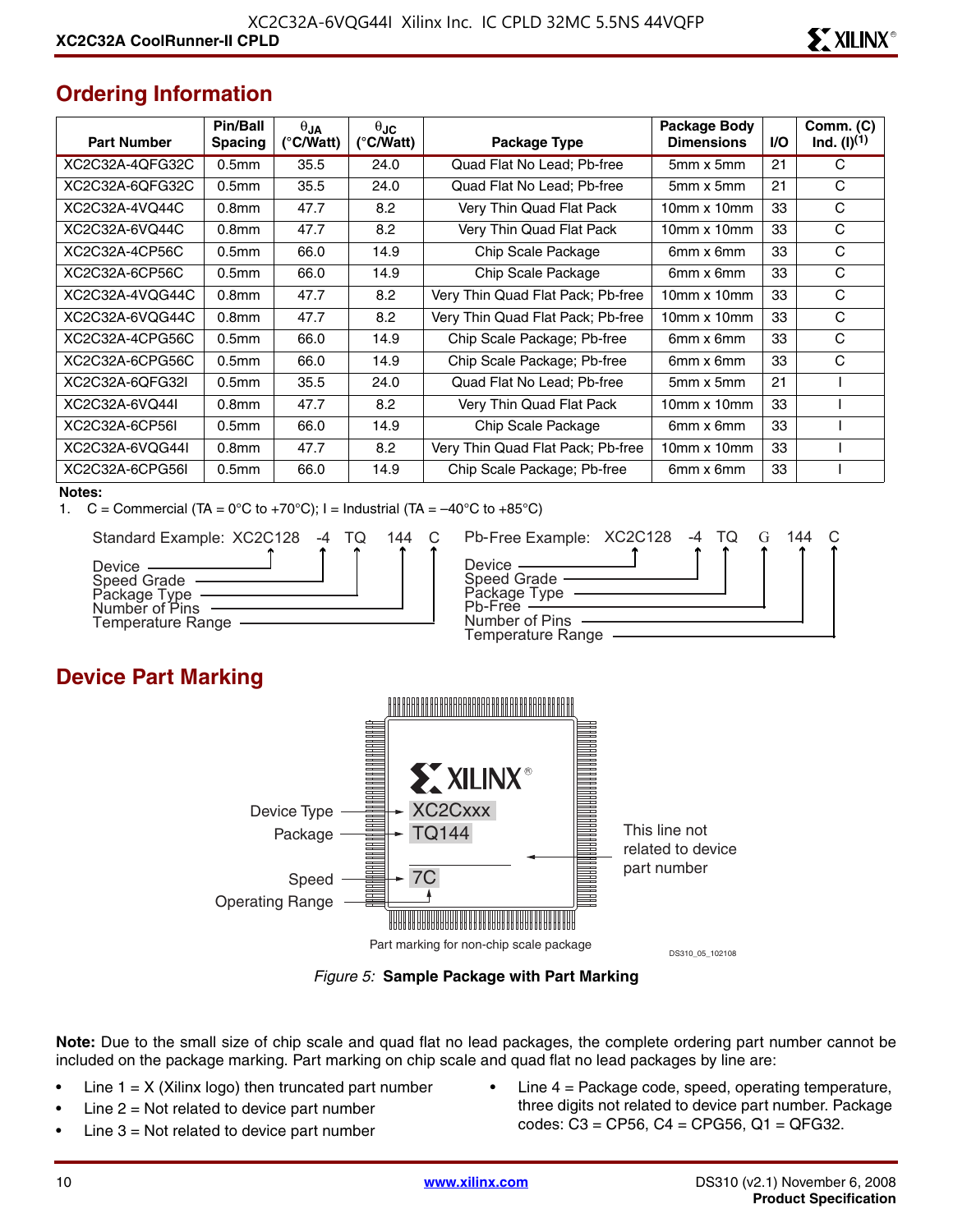



(1) - Global Output Enable (2) - Global Clock (3) - Global Set/Reset





*Figure 8:* **PC44 Package**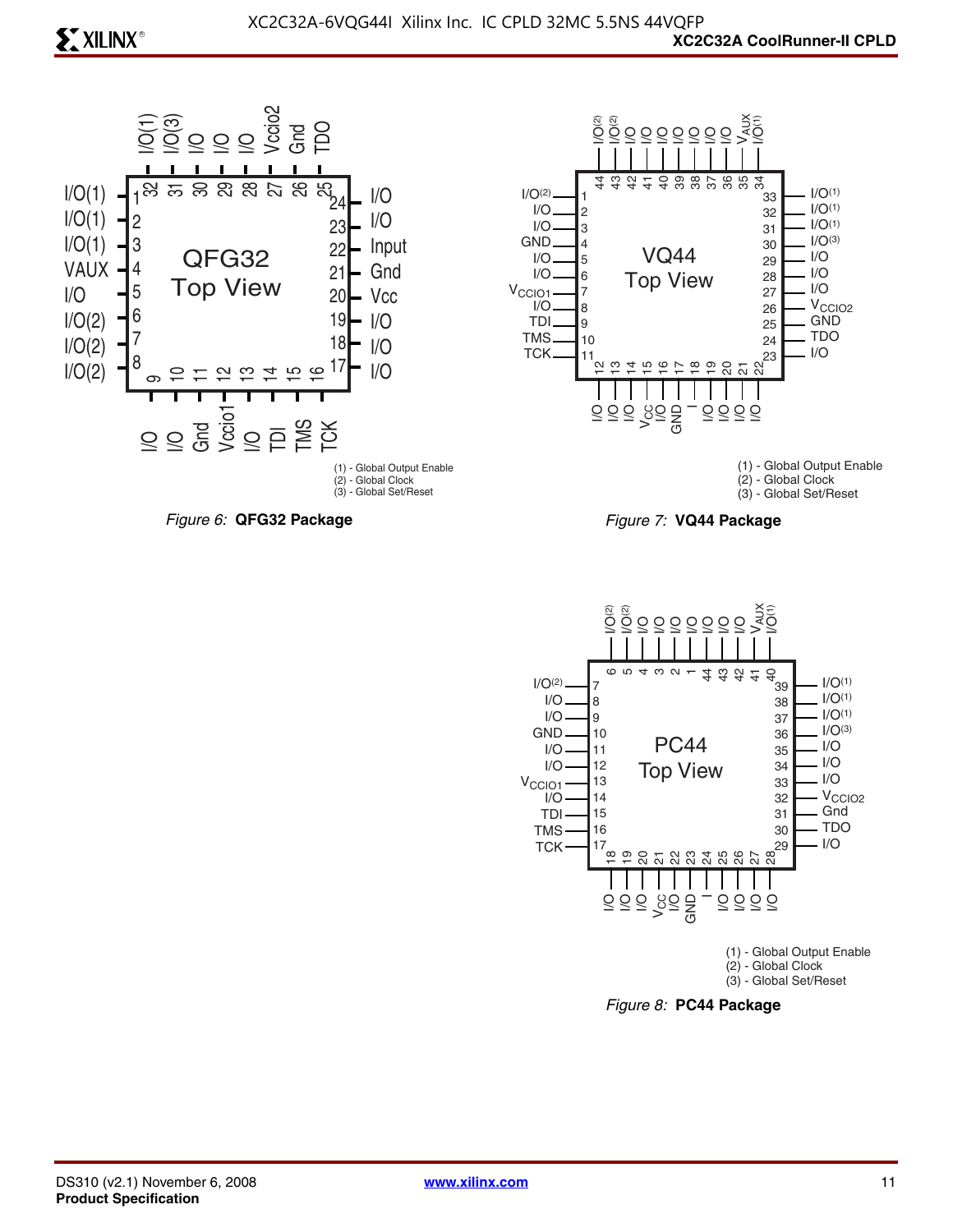

(1) - Global Output Enable

(2) - Global Clock (3) - Global Set/Reset

*Figure 9:* **CP56 Package**

#### **Warranty Disclaimer**

THESE PRODUCTS ARE SUBJECT TO THE TERMS OF THE XILINX LIMITED WARRANTY WHICH CAN BE VIEWED AT **<http://www.xilinx.com/warranty.htm>**. THIS LIMITED WARRANTY DOES NOT EXTEND TO ANY USE OF THE PRODUCTS IN AN APPLICATION OR ENVIRONMENT THAT IS NOT WITHIN THE SPECIFICATIONS STATED ON THE THEN-CURRENT XILINX DATA SHEET FOR THE PRODUCTS. PRODUCTS ARE NOT DESIGNED TO BE FAIL-SAFE AND ARE NOT WARRANTED FOR USE IN APPLICATIONS THAT POSE A RISK OF PHYSICAL HARM OR LOSS OF LIFE. USE OF PRODUCTS IN SUCH APPLICATIONS IS FULLY AT THE RISK OF CUSTOMER SUBJECT TO APPLICABLE LAWS AND REGULATIONS.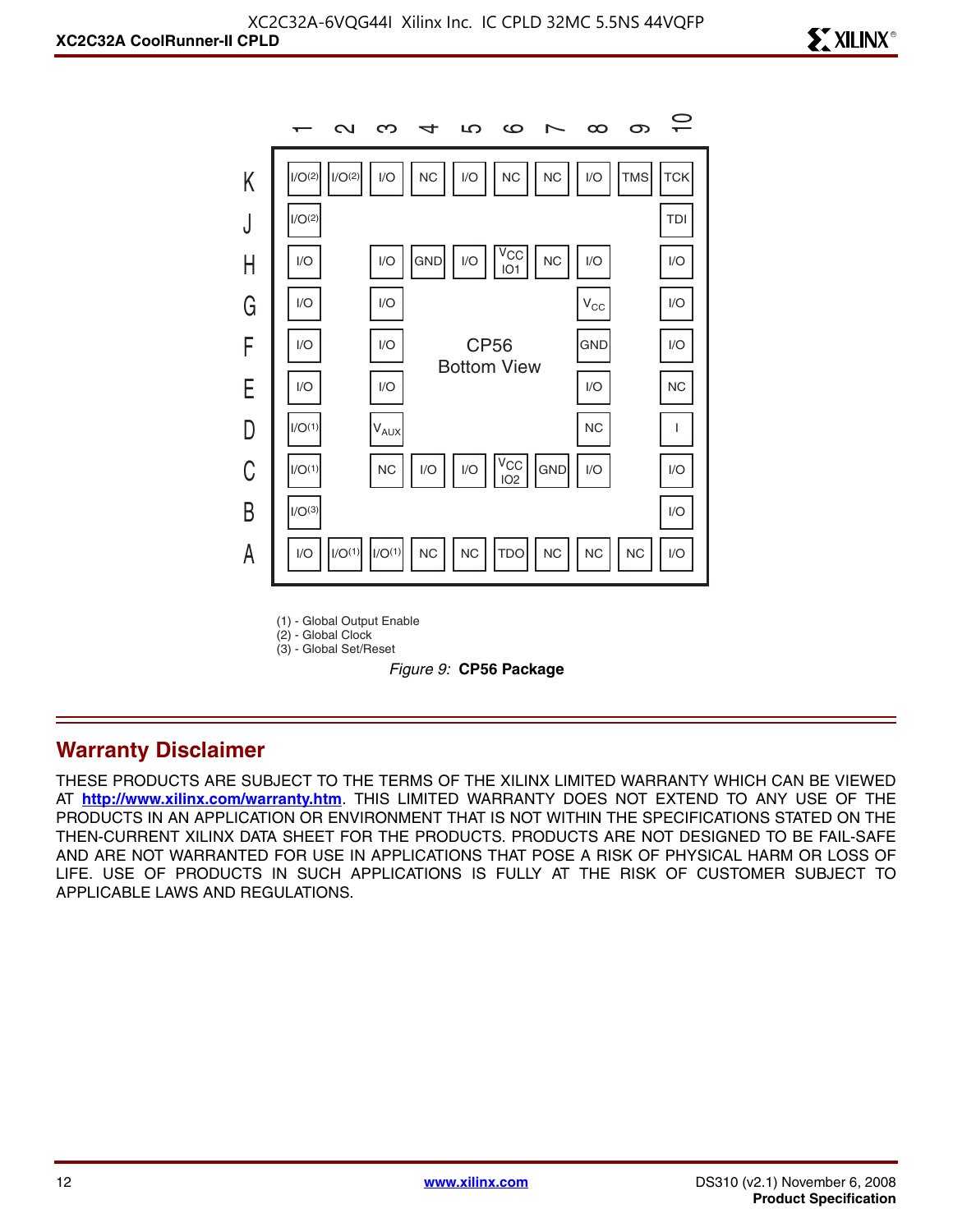#### **Additional Information**

Additional information is available for the following CoolRunner-II topics:

- XAPP784: Bulletproof CPLD Design Practices
- XAPP375: Timing Model
- XAPP376: Logic Engine
- XAPP378: Advanced Features
- XAPP382: I/O Characteristics
- XAPP389: Powering CoolRunner-II
- XAPP399: Assigning VREF Pins

#### **Revision History**

The following table shows the revision history for this document.

To access these and all application notes with their associated reference designs, click the following links and scroll down the page until you find the document you want:

**[CoolRunner-II CPLD Data Sheets and Application Notes](http://www.xilinx.com/support/documentation/coolrunner-ii.htm) [Device Packages](http://www.xilinx.com/support/documentation/package_specifications.htm)**

| Date     | <b>Version</b> | <b>Revision</b>                                                                                                                                                                                                      |
|----------|----------------|----------------------------------------------------------------------------------------------------------------------------------------------------------------------------------------------------------------------|
| 6/15/04  | 1.0            | Initial Xilinx release.                                                                                                                                                                                              |
| 8/30/04  | 1.1            | Pb-free documentation                                                                                                                                                                                                |
| 10/01/04 | 1.2            | Add Asynchronous Preset/Reset Pulse Width specification to AC Electrical Characteristics.                                                                                                                            |
| 11/08/04 | 1.3            | Product Release. No changes to documentation.                                                                                                                                                                        |
| 11/22/04 | 1.4            | Changes to output enable/disable specifications; changes to I <sub>CCSB</sub> .                                                                                                                                      |
| 02/17/05 | 1.5            | Changes to f <sub>TOGGLE</sub> , t <sub>SLEW25</sub> , and t <sub>SLEW33</sub>                                                                                                                                       |
| 03/07/05 | 1.6            | Improvement of pin-to-pin logic delay, page 1. Modifications to Table 1, IOSTANDARDs.                                                                                                                                |
| 06/28/05 | 1.7            | Move to Product Specification. Change to T <sub>IN25</sub> , T <sub>OUT25</sub> , T <sub>IN33</sub> , and T <sub>OUT33</sub> .                                                                                       |
| 03/20/06 | 1.8            | Add Warranty Disclaimer. Add note to Pin Descriptions that GCK, GSR, and GTS pins can also<br>be used for general purpose I/O.                                                                                       |
| 02/15/07 | 1.9            | Change to $V_{H}$ specification for 2.5V and 1.8V LVCMOS. Change to $T_{OFM}$ for -4 speed<br>grade.                                                                                                                 |
| 03/08/07 | 2.0            | Fixed typo in note for $V_{II}$ for LVCMOS18; removed note for $V_{II}$ for LVCMOS33.                                                                                                                                |
| 11/06/08 | 2.1            | Added note to Pin Description tables to indicate the PC44 packages are obsolete. Removed<br>part numbers for devices in PC44 packages from ordering information. See Product<br>Discontinuation Notice xcn07022.pdf. |